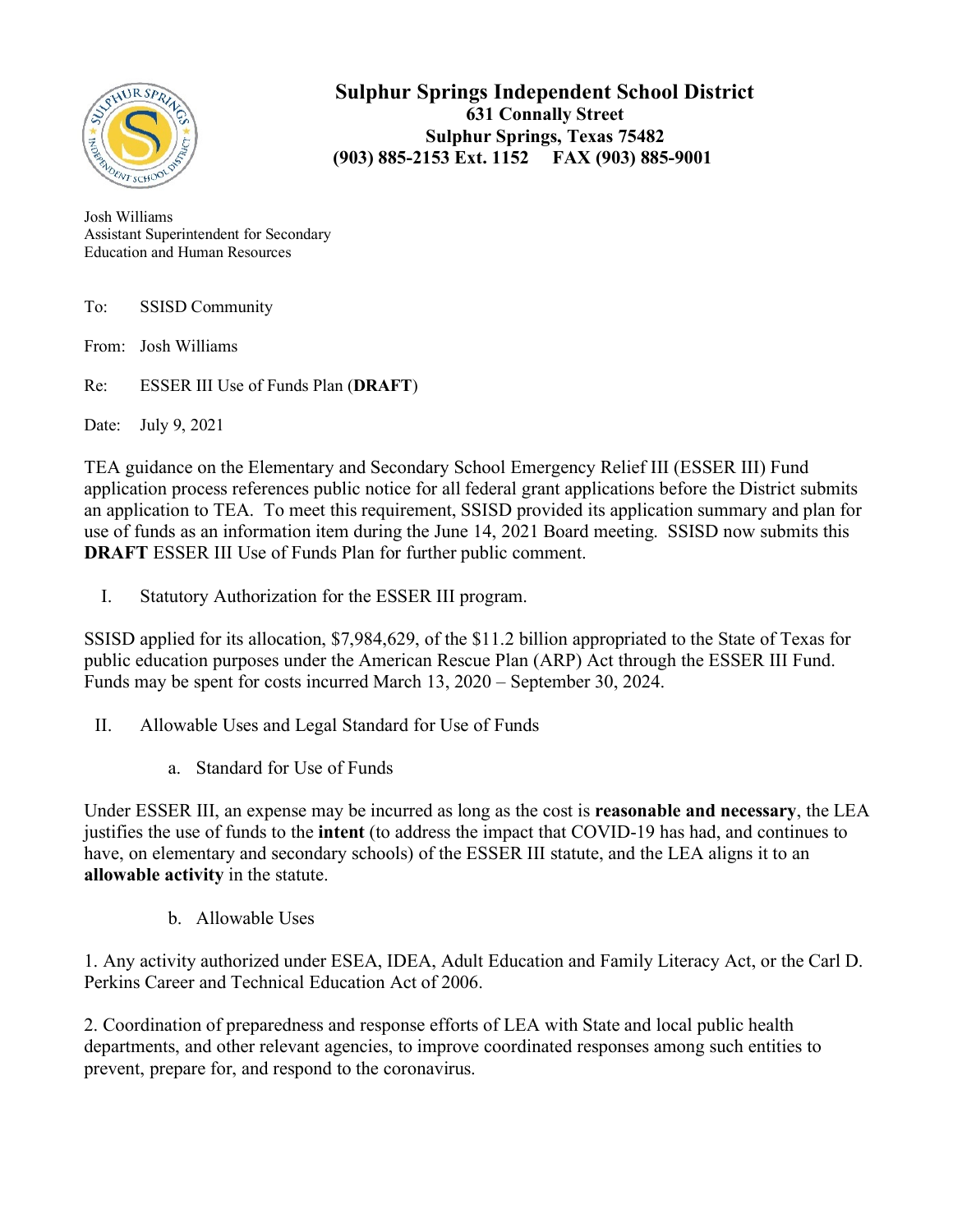3. Activities to address the unique needs of low-income students, children with disabilities, English learners, racial and ethnic minorities, students experiencing homelessness, and foster care youth, including how outreach and service delivery will meet the needs of each student population.

4. Developing and implementing procedures and systems to improve the preparedness and response efforts of LEAs.

5. Training and professional development for staff of the LEA on sanitation and minimizing the spread of infectious diseases.

6. Purchasing supplies to sanitize and clean the facilities of the LEA, including buildings operated by the LEA.

7. Planning for, coordinating, and implementing activities during long-term closures, including providing meals to eligible students, providing technology for online learning to all students, how to provide guidance for carrying out requirements under IDEA, how to ensure other educational services can continue to be provided consistent with all Federal, State, and local requirements.

8. Purchasing educational technology (hardware, software, and connectivity) for students that aids in regular/substantive educational interaction between students and instructors, including low-income students and students with disabilities, which may include assistive technology or adaptive equipment.

9. Providing mental health services and supports, including through implementation of evidence based full-service community schools.

10. Planning and implementing activities related to summer learning, including providing classroom instruction or online learning during summer months and addressing the needs of low-income students, students with disabilities, English learners, migrant students, students experiencing homelessness, and children in foster care, and supplemental afterschool programs, providing classroom instruction or online learning, addressing the needs of low-income students, students with disabilities, English learners, migrant students, students experiencing homelessness, and children in foster care.

11. Addressing learning loss among LEA students, including low-income students, students with disabilities, English learners, racial and ethnic minorities, students experiencing homelessness, and children in foster care, including administering and using high-quality assessments, implementing evidence-based activities to meet the comprehensive needs of students, providing information and assistance to parents & families on effectively supporting students, and tracking student attendance and improving student engagement in distance education.

12. School facility repairs and improvements to enable operation of schools to reduce risk of virus transmission and exposure to environmental health hazards, and to support student health needs

13. Inspection, testing, maintenance, repair, replacement, and upgrade projects to improve the indoor air quality in school facilities, including mechanical and non-mechanical heating, ventilation, and air conditioning systems, filtering, purification and other air cleaning, fans, control systems, and window and door repair and replacement.

14. Developing strategies and implementing public health protocols including, to the greatest extent practicable, policies in line with guidance from CDC for the reopening and operation of school facilities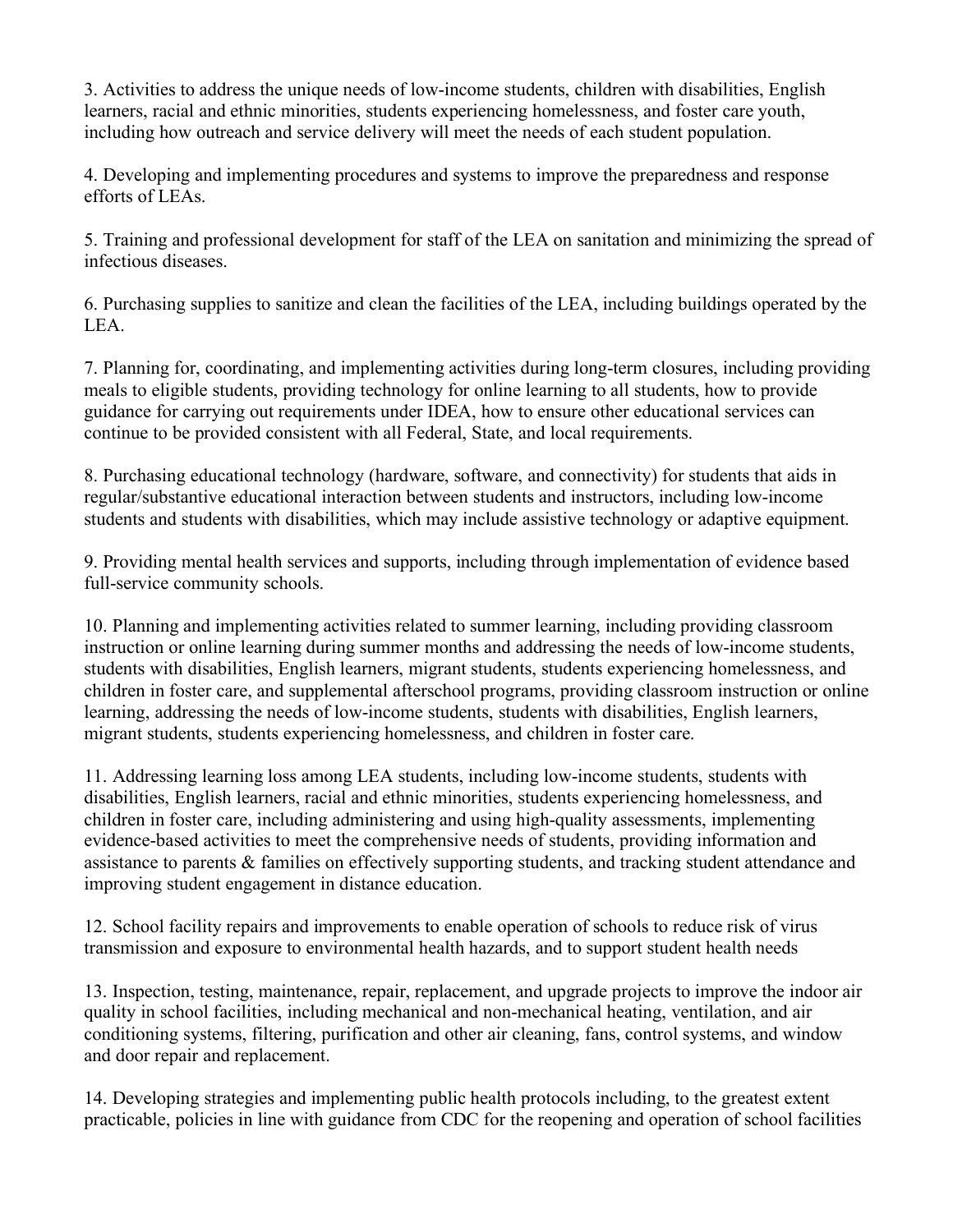15. Other activities that are necessary to maintain the operation of and continuity of services in the LEA, including continuing to employ existing staff of the LEA to the greatest extent practicable.

c. 20% Set-Aside to Address Academic Impact

## LEAs must expend a minimum of 20% of their grant funds on:

1. Evidence-based interventions, such as summer learning, extended day comprehensive after-school programs, or extended school year programs; and

2. Ensure interventions respond to students' academic, social, and emotional needs and address disproportionate impact of coronavirus on student populations as defined in ESEA, Title I, Part A; students experiencing homelessness; and youth in foster care.

## III. Meaningful Consultation

SSISD must engage in meaningful consultation with stakeholders and give the public the opportunity to provide input in the development of our plan for the use of ESSER III funds. Specifically, we must engage students, families, school and district administrators, teachers, principals, school leaders, other educators, and school staff. The process is ongoing, but to meet this requirement we have thus far engaged stakeholders as follows:

- 1. District Advisory Committee Meeting May 19, 2021
- 2. Sulphur Springs High School Campus Advisory Committee Meeting May 27, 2021
- 3. Community Survey (Blackboard and Facebook) May 14, 2021
- 4. District Advisory Committee Meeting June 17, 2021
- 5. SSISD School Board Meeting June 15, 2021
- 6. Draft Plan Submission for Public Comment (Blackboard and Facebook) July 9, 2021 July 16, 2021.
- IV. Plan for the Use of Funds
	- a. Spending for Prevention and Mitigation Strategies

SSISD will use funds to implement prevention and mitigation strategies that are, to the greatest extent practicable, consistent with the most recent CDC guidance on reopening school in order to continuously and safely open and operate schools for in-person learning.

Specific spending recommendations, highlighted in blue on the accompanying detail, are for bottle filling drink stations, HVAC replacement, and to offset the cost of the District's Faulk custodial contract. We believe that each of these measures are important mitigation strategies.

The drink stations allow student access to water throughout the day without having to press their faces to traditional water fountains. Such a former practice, even well maintained, can cause the spread of germs and illness.

The HVAC replacement will address the effect that COVID-19 continues to have on our schools by improving the indoor air quality in our facilities.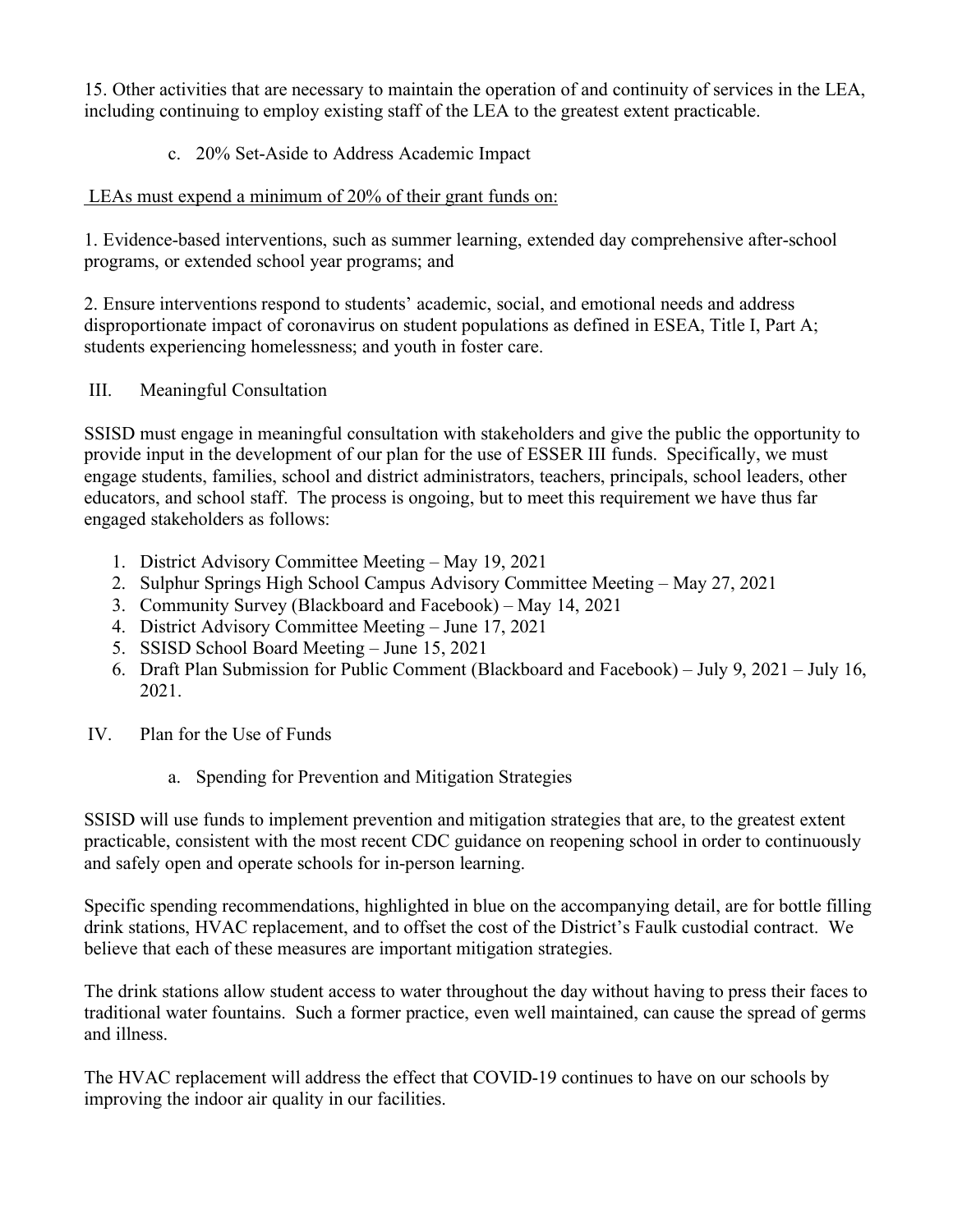The Faulk custodial contract provides for the ongoing cleaning and sanitization of school facilities to prevent the spread of germs an illness. In particular, the District believes that the supplemental cleaning practices most recently adopted (supplemental high-traffic surface cleaning, room spraying, etc.) will continue to have a tremendous impact on preventing the spread of germs and illness.

| <b>CDC</b> Recommendation                          | SSISD's Planned Response                            |  |
|----------------------------------------------------|-----------------------------------------------------|--|
| Universal and Correct Wearing of Masks             | Masks will be allowed but not required.             |  |
| Modifying Facilities for Physical Distancing       | SSISD will not modify facilities for this purpose.  |  |
| Handwashing and Respiratory Etiquette              | Handwashing and respiratory etiquette will          |  |
|                                                    | continue to be encouraged.                          |  |
| <b>Cleaning and Maintaining Facilities</b>         | Traditional and supplemental cleaning protocols     |  |
|                                                    | will continue.                                      |  |
| <b>Improving Ventilation</b>                       | SSISD will replace older HVAC units to meet this    |  |
|                                                    | purpose.                                            |  |
| <b>Contact Tracing</b>                             | SSISD will not conduct contact tracing unless       |  |
|                                                    | required by law.                                    |  |
| Diagnostic and Screening Testing                   | Students (parents), faculty and staff will self-    |  |
|                                                    | screen.                                             |  |
| <b>Efforts to Provide Vaccinations</b>             | Vaccinations continue to be available through local |  |
|                                                    | vendors.                                            |  |
| Appropriate Accommodations for Children with       | SSISD will continue to fully implement every        |  |
| Disabilities with respect to health and safety     | applicable student's Individual Education Plan      |  |
| policies                                           | (IEP).                                              |  |
| Coordination with state and local health officials | SSISD will continue to communicate and              |  |
|                                                    | coordinate with state and local health officials.   |  |

Response to Current CDC Recommendations:

## b. Addressing Academic Impact Through Evidence Based Interventions

SSISD will use funds to address the academic impact of lost instructional time through the implementation of evidence-based interventions such as summer learning or summer enrichment, extended day, comprehensive afterschool programs, or extended school year.

Specific spending recommendations, highlighted in green on the accompanying detail, include expenditures for a math interventionist, virtual teachers for the prior year, our Reading Academy, the "Sharon Wells Math" intervention program, "Do the Math" intervention program, computers for students, Gomez and Gomez training, Read 180, a comprehensive after school tutorial program, and Capturing Kids' Hearts program implementation.

c. Remaining Use of Funds

SSISD is required to describe how it will spend the remaining available funds. Specific spending recommendations, per the accompanying detail, include expenditures for retention/recruitment stipends for district staff, Linewize classroom monitoring software, an additional social worker, and funding for utilities.